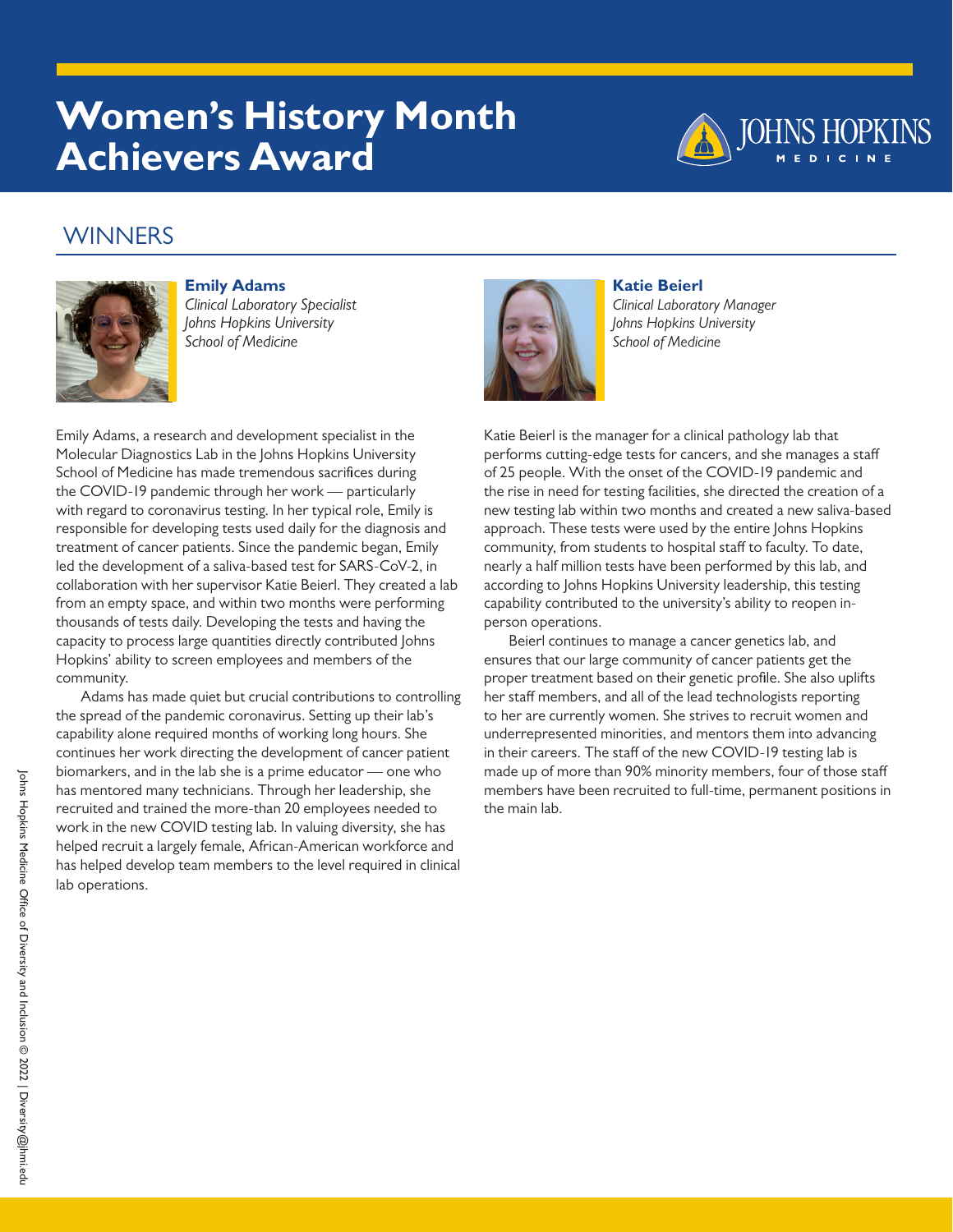# **Women's History Month Achievers Award**





**Carlie Myers, m.d., m.s.** *Pediatric Intensive Care Fellow Johns Hopkins Children's Center/ Johns Hopkins University School of Medicine*

Carlie Myers, a third-year pediatric care medicine fellow, is known as an exceptional physician who is wonderful with families, great in crisis, and an example of grace and professionalism. She serves in several leadership roles, including vice chair of quality and patient safety (Johns Hopkins Clinical Fellows Council), and she was selected for the Johns Hopkins Graduate Medical Education Health Systems Science Distinction Track. She is the only trainee representative of the Accreditation Council for Graduate Medical Education Clinical Learning Environment Review Committee. Myers also serves on the trainee's diversity council, and she advocates for underrepresented minority candidates and applicants considering training at Johns Hopkins.

Myers is "focused on health disparities impacting children in regards to critical care utilization. Her research is likely going to result in a significant impact to many vulnerable populations, specifically in children in high poverty areas of Baltimore City," says Panagis Galiatsatos, a physician in the Division of Pulmonary and Critical Care Medicine. Myers has expanded her research by meeting with community leaders to discuss pediatric illnesses and ways of circumventing them. Her primary research project in fellowship is centered on the role of environmental impact on children's health due to disparities. Myers was awarded an abstract award from the Society of Critical Care Medicine.



### **Lydia H. Pecker, m.d.**

*Assistant Professor of Medicine, Pediatric Hematology Director, Young Adult Clinic, Johns Hopkins Sickle Cell Center for Adults Johns Hopkins University School of Medicine*

Lydia Pecker is a young-adult sickle cell hematologist, and her research is focused on reproductive health. She is the founder and director of the Young Adult Clinic at the Johns Hopkins Sickle Cell Center. In addition to providing care to patients living with sickle cell disease, she provides evidence-based reproductive counseling to her female patients. Her current research grant funds study of the effects of sickle cell disease and its primary treatment hydroxyurea — on fertility and other reproductive outcomes. She is an advocate for her patients and regularly meets with a working group at the Centers for Disease Control to guide their Sickle Cell Disease initiatives. She recently presented to a congressional committee about reproductive health in women with sickle cell disease.

In addition to her tremendous patient care, Pecker is passionate about mentoring young women in medicine. Her mentees describe her as not only nurturing their careers in medicine — including helping them develop research methodology, writing and presentation skills — but also through investing in their well-being with semiannual trainee dinners at her home, and randomly sending them books to read that she believes would support their personal and professional development. She recently partnered with a young adult patient to start a nonprofit organization called the Sickle Cell Disease Reproductive Health Education Directive, which provides education and resources to sickle cell patients of reproductive age.